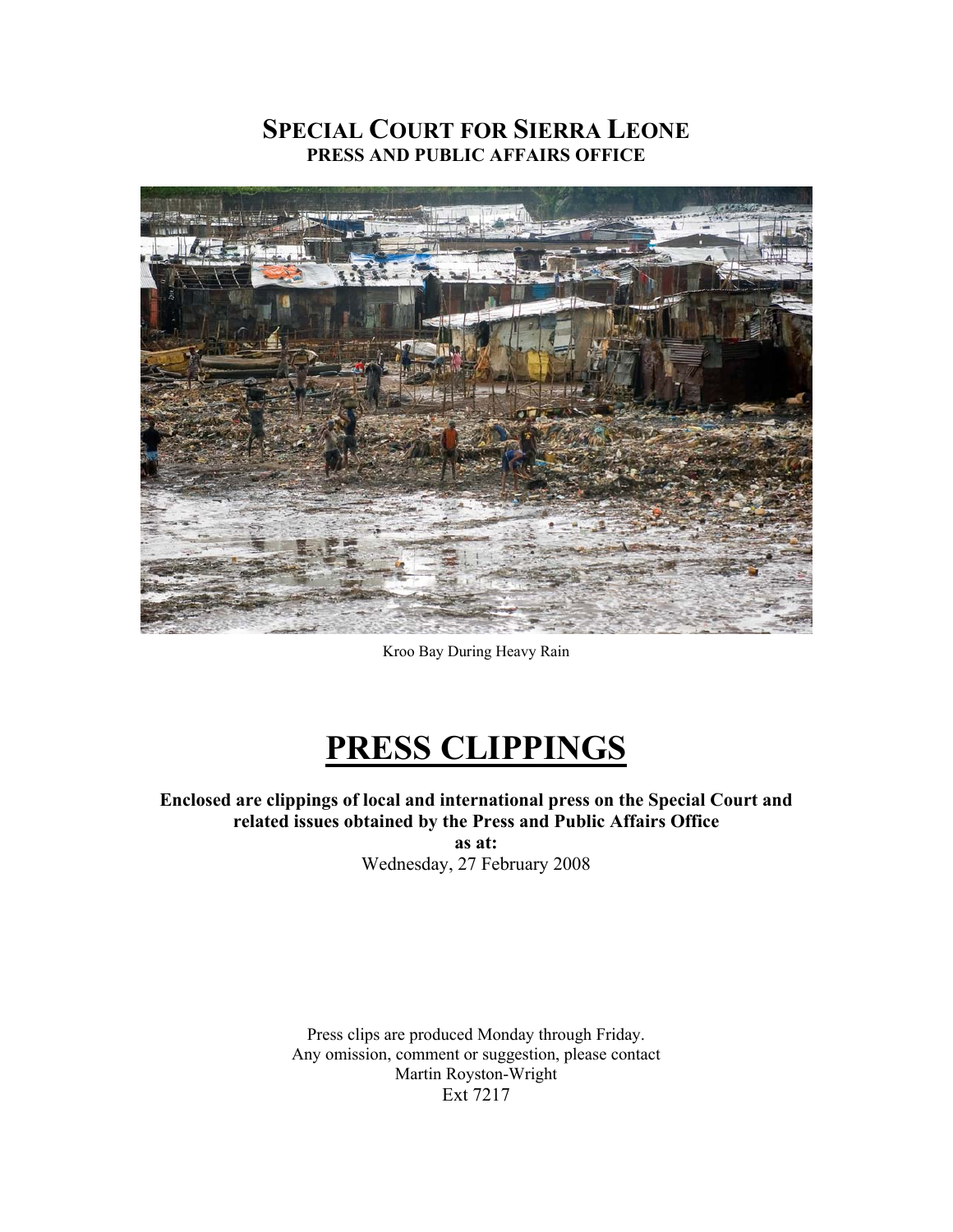| <b>Local News</b>                                                        |              |
|--------------------------------------------------------------------------|--------------|
| AFRC Fighters Lose Appeal / Salone Times                                 | Page 3       |
| UNIOSIL Collaborates With Prison Watch / Standard Times                  | Page 4       |
| <b>International News</b>                                                |              |
| (Untitled) / BBC World Service Trust                                     | Page 5       |
| Taylor Rushed to Hospital / Star Radio                                   | Page 6       |
| Taylor's Lawyers Cross-Examine Prosecution Witness Lansana / The Analyst | Page 7       |
| Africa's Test for International Justice / BBC                            | Pages $8-10$ |
| War Crimes Court Upholds Sierra Leone Sentences / Legalbrief Today       | Page 11      |
| UNMIL Public Information Office Complete Media Summaries / UNMIL         | Pages 12-14  |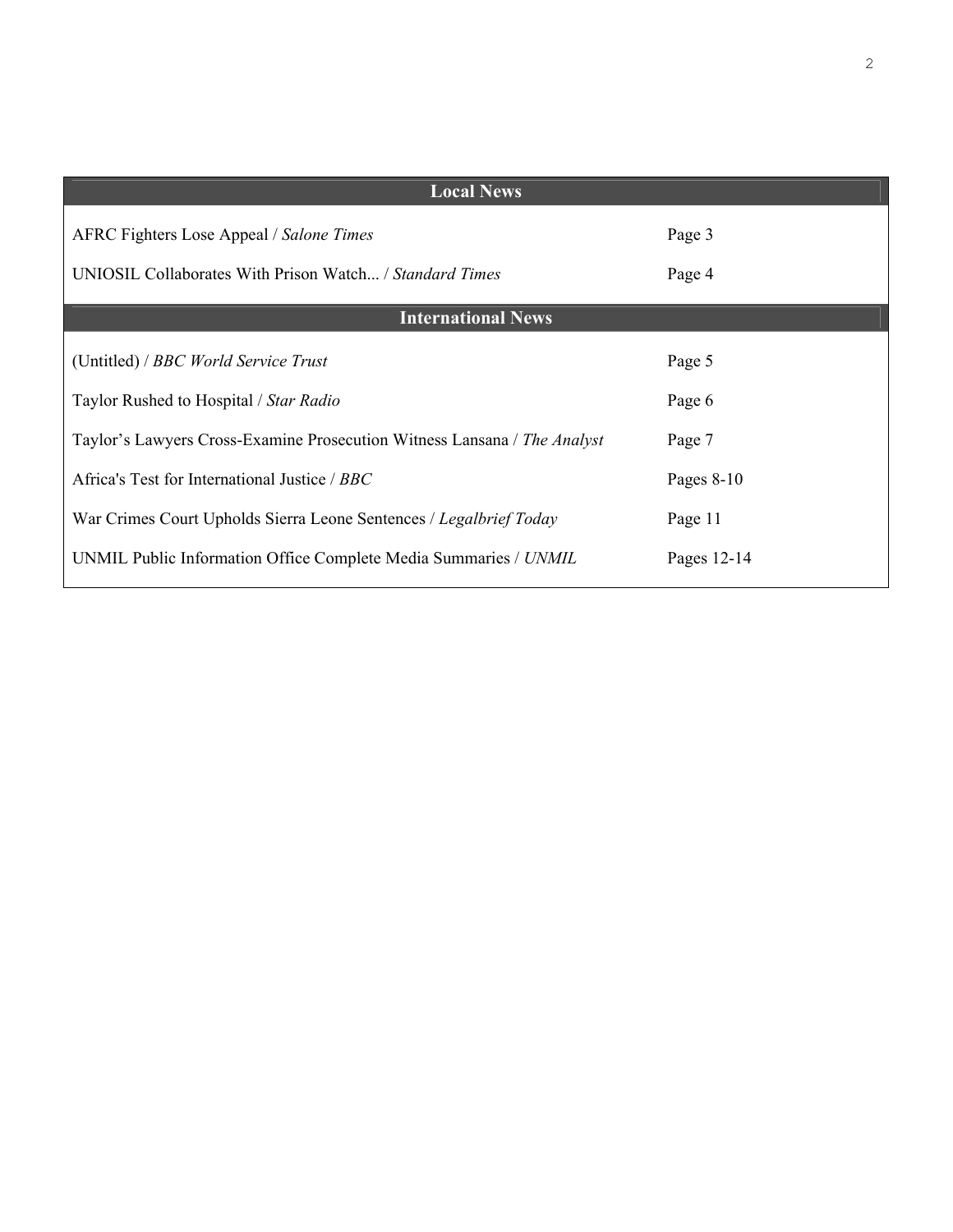# Salone Times Wednesday, 27 February 2008

# **AFRC FIGHTERS LOSE APPEAL**

Former members of the Armed forces Revolutionary Council (AFRC) who were convicted at the Special Court for Sierra Leone, Alex Tamba Brima, Briam Bazzy Kamara and Santigie Borbor Kanu lost their appeal when a final ruling on their appeal case was made recently. The president of the Trial Chamber was Justice George Gelaga king.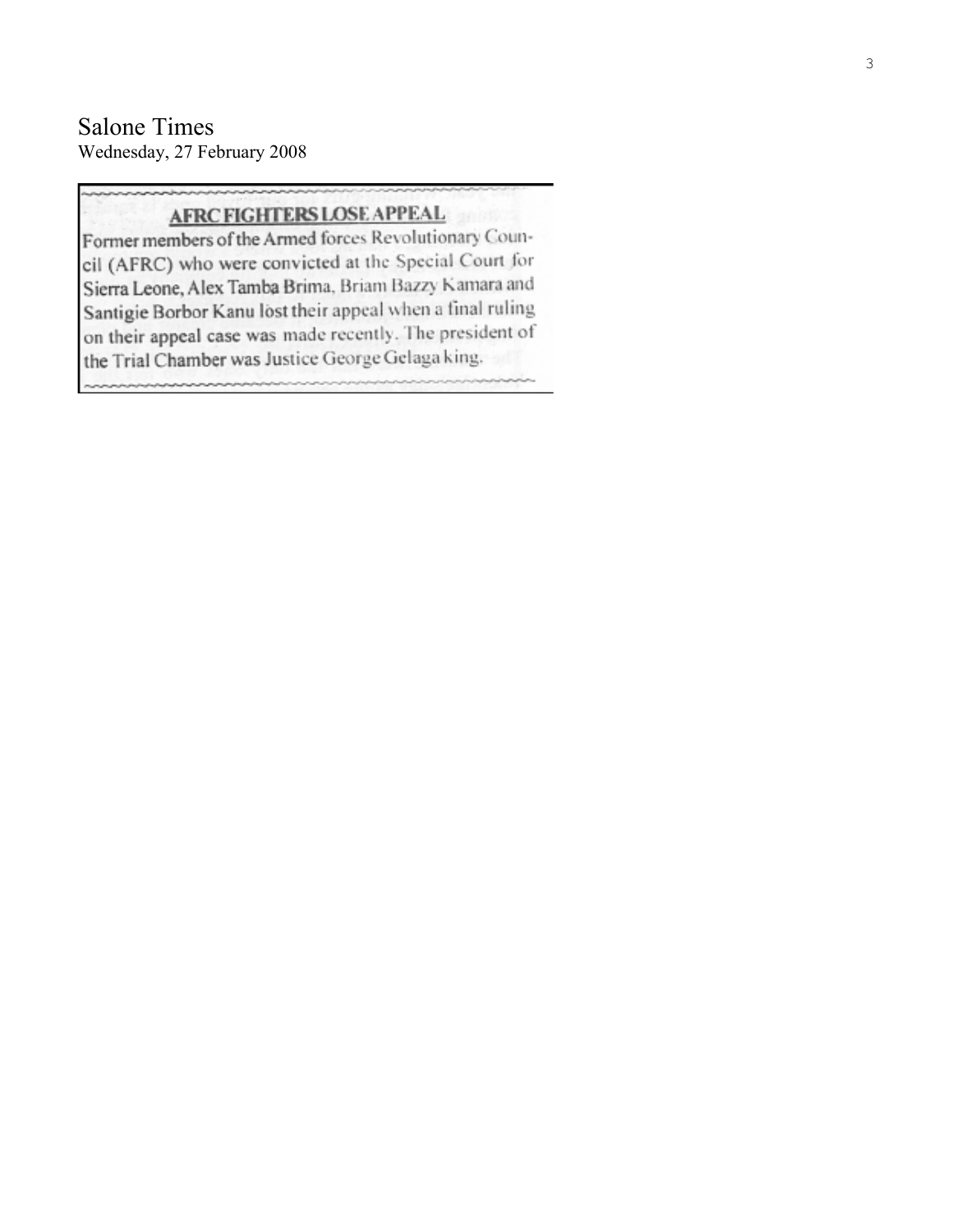# **COMMISION** RIGHTS ENHANCE NERS' RIGHTS

Law Section of the United Nations Integrated Office in Sierra Leone (UNIOSIL) is collaborating with Prison Watch and the National Commission for Human Rights in a two-day training of human rights monitors of prisons across the country, commencing 27 February 2008 at the GGEMS Hall on 57 John Street, Freetown.

The capacity building exercise targets monitors associated with human rights Non Governmental Organisations; and the Commissioners and Staff of the Human Rights Commission, aimed at enhancing the protection of the human rights of detainees based on knowledge and application of International

The Human Rights and Rule of Human Rights Standards, as well as on the Code of Conduct for monitors of Human Rights.

> A training manual will be prepared in the context of human rights based approach to prison monitoring in line with local needs.

In 2006, UNIOSIL conducted a comprehensive assessment of prison conditions country-wide in which the need for training in human rights standards and awareness raising became obvious, thus sparking off a series of training for prison officers. The training of monitors therefore, becomes crucial to ensure compliance.

The protection of prisoners' rights is a sine qua non to lasting peace in Sierra Leone.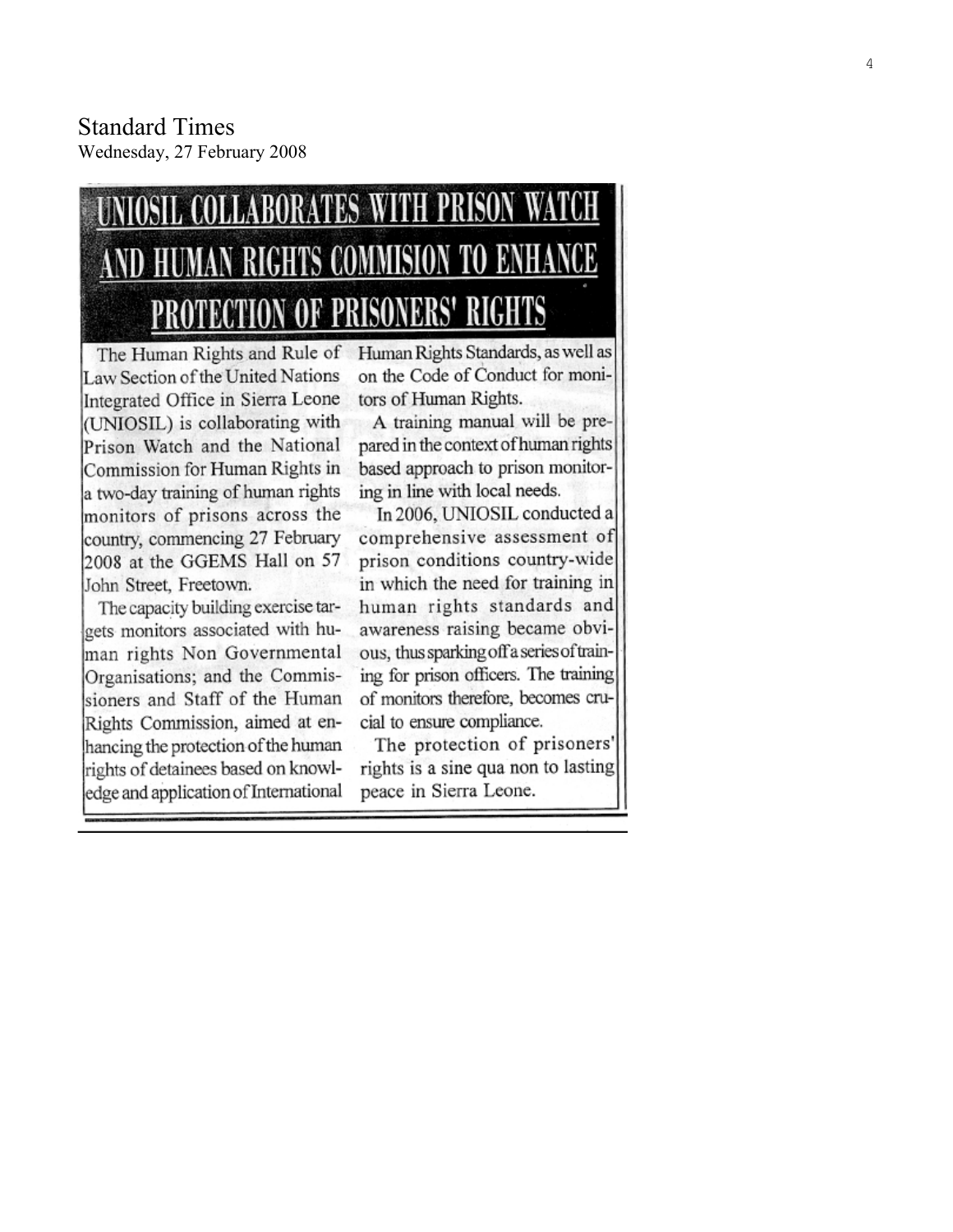# BBC World Service Trust

Tuesday, 26 February 2008

By Abdul Rashid, at The Hague

RASHID: Defence lead lawyer, QC Courtney Griffiths says doctors ran several tests on Mr. Charles Taylor, but did not find anything wrong with his health.

QC Griffiths however told the court the doctors have advised that Mr. Taylor remain under their observation for the rest of the day.

The Defence lead lawyer made a submission to the Court for the trial to adjourn two hours before the usual closing time, which is 4:30 pm Netherlands time. The Prosecution made no objection.

GRIFFITHS: He'll be able [indistinct] to proceed tomorrow, and as far as we're concerned there's nothing to prevent this trial from continuing tomorrow with Mr. Taylor in attendance.

JUSTICE DOHERTY: Miss Hollis are you replying?

BRENDA HOLLIS: We have no objection to the Defence's request.

JUSTICE DOHERTY: Thank you Miss Hollis. As we've already noted, the rights of the accused Article 17 and Rule 60. Obviously we hope that the accused has a speedy recovery and we would agree in the circumstances that it's only proper that we adjourn until tomorrow morning. We note that there is no objection and the consent of the Prosecution. So we will adjourn the Court until 9:30 tomorrow and hope that Mr. Taylor is better then.

RASHID: In an interview, Courtney Griffiths assured Liberians that Mr. Taylor will not easily give up. He said the former Liberian leader will fight for justice to the end of the trial.

Meanwhile, the Defence team and the Prosecution have ended their cross and re- examinations of the Liberian witness, Foday Lansana alias CO Nyan. If all goes well according to the plans of the Court and the parties, Prosecution witness, only identified as TF1-399, will take the stand Wednesday morning.

Abdul Rashid for Search for Common Ground and BBC World Service Trust, at The Hague.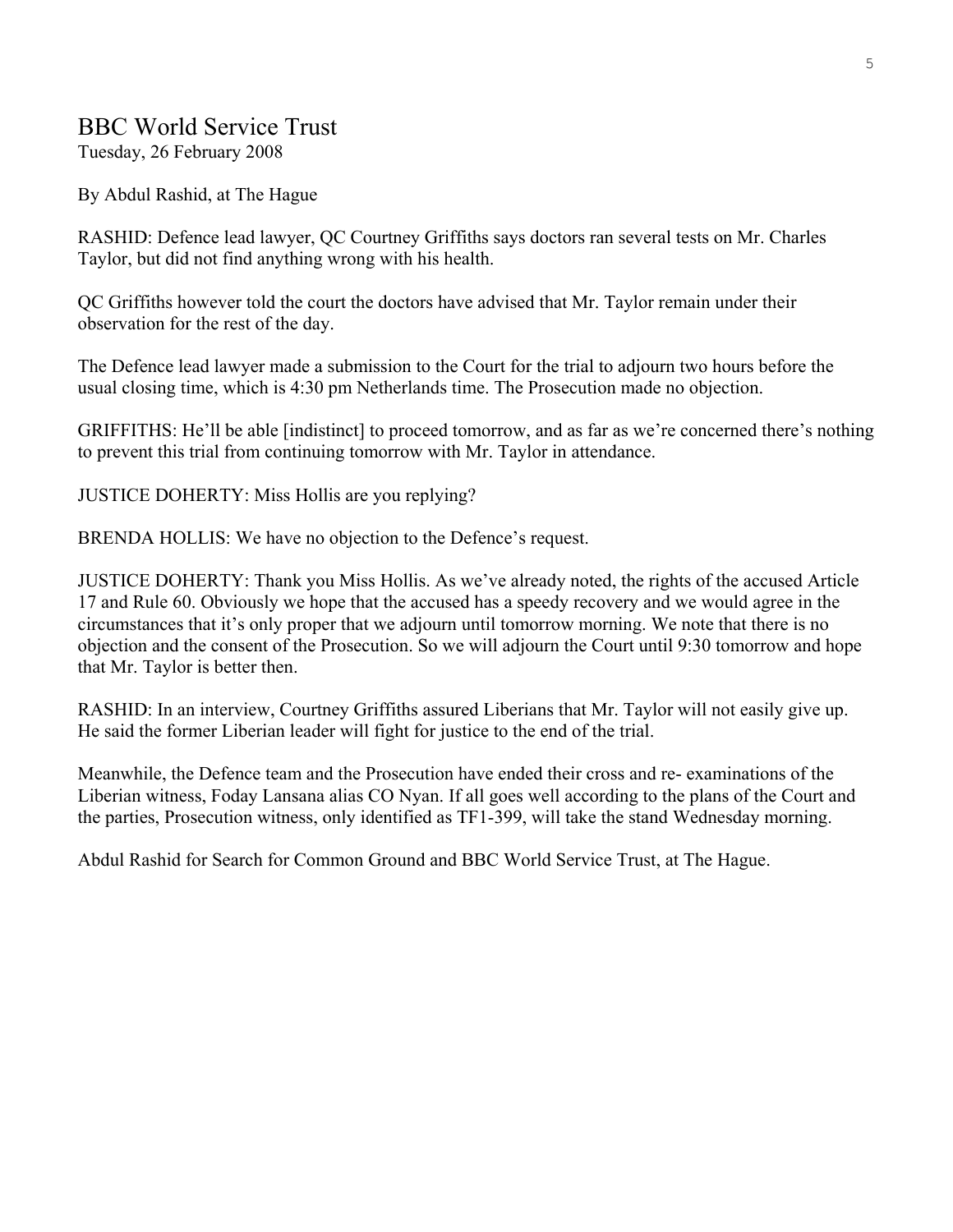# Star Radio (Liberia)

Tuesday, 26 February 2008

# **Taylor rushed to hospital**

Written by Wellington Geevon Smith Tuesday, 26 February 2008

Detained former President Charles Taylor was on Tuesday morning rushed to hospital for treatment.

Mr. Taylor complained to his lawyers that he was ill, twenty minutes into the commencement of the day's trial.

Taylor's lead Lawyer, Courtney Griffiths later told the court doctors ran several tests on the detained former President but did not find anything wrong with his health.

Mr. Griffiths however, said the doctors have advised that Mr. Taylor remain under their observation for the rest of Tuesday.

The defence lawyer made a submission to the court for the trial to adjourn two hours before the usual closing time, to which the prosecution did not object.

Mr. Griffiths assured Liberians that Mr. Taylor will fight for justice to the end of the trial.

Meanwhile, the defence team and the prosecution have ended their cross and re-direct examinations of the Liberian Witness, Foday Lansana, alias Co Nyan.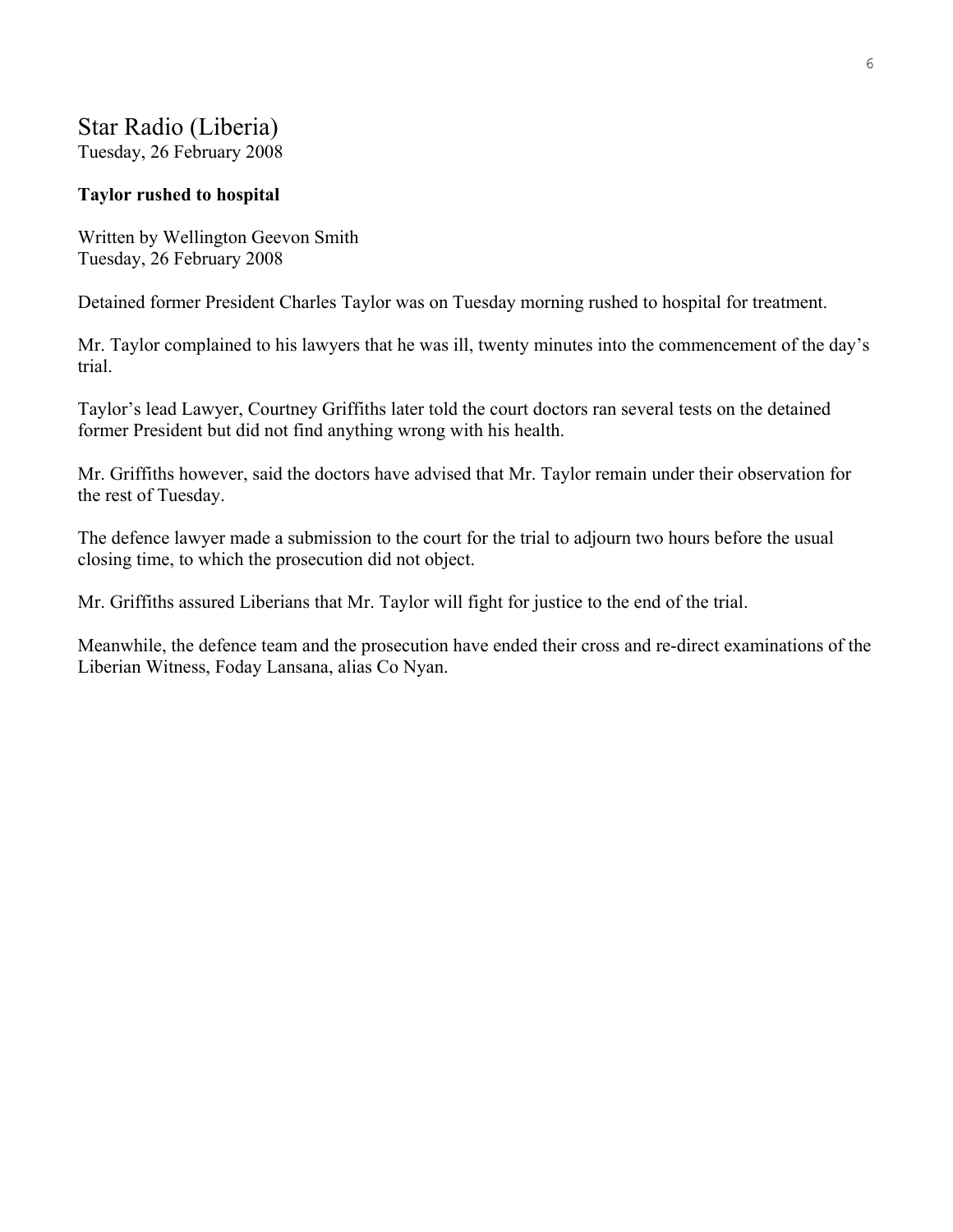# The Analyst (Liberia)

Tuesday, 26 February 2008

Charles Taylor Trial taking place in The Hague is gradually sailing to its end as<br>both Prosecution and Defense counsels are plying

their legal know-outs. Having taken the witness stand, Foday Lansana is being subjected to cross-examinations. Defense Counsel for the former

Liberian leader, Morris Anya, is cross-examining Lansana, taking him back and forth through his testimony of the

Anya extensively questioned<br>Lansana about whether or not promises were made to the witness by representatives of the Office of through his testimony of the by representatives of the Ortice of<br>previous three days concerning the Prosecution (OTP) in return for<br>names, places and dates. Cont'd on page 10 Cont'd on page 10



counsels' inquiries. happened to him<br>Anya put before the Witness Lansana denied this.<br>that in the timespan of 1990-

his testimony before the Court. 1997 Lansaria's commonly are<br>Promises such as early release the many places he visited and<br>from his 10-year prison was located as a radio operators from his 10-year prison was located as a plane operators<br>sentence, protection for the many RUF/NPFL Comman-<br>himself and his family, and he met, was the result<br>family commences the line in conversations he had with ot himself and his family, and he met, was the result of financial recompensation such conversations he had with ot as the payment of school fees innear studing his time in principle in fee his children are topping the and no happened to him personal

7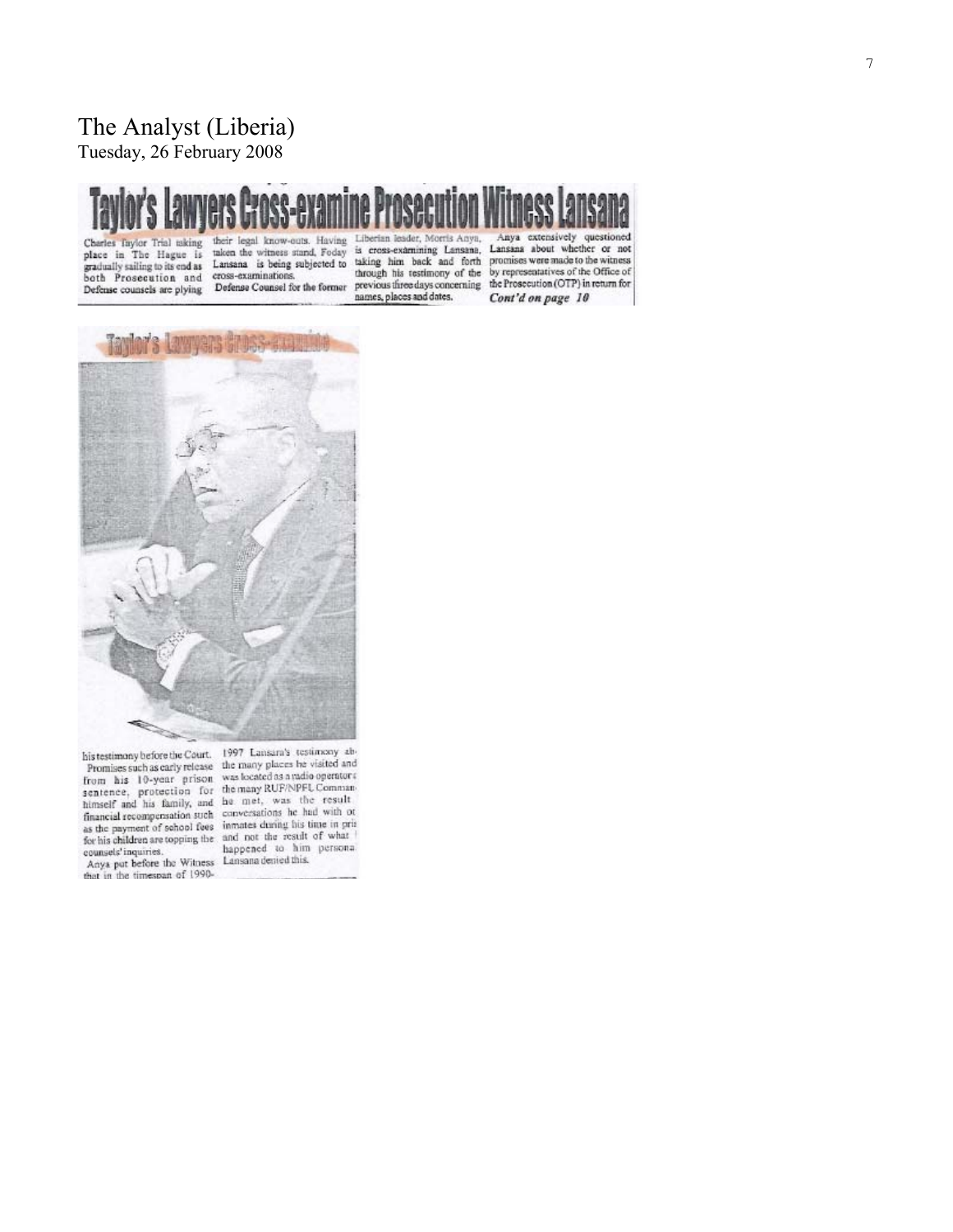# **Africa's test for international justice**

**By Olenka Frenkiel**  Reporter, BBC 2's This World

**Charles Taylor's trial for alleged war crimes at the Hague is a test for international justice. Will it bring accountability to the continent of Africa or will it be seen as a new colonialism in what some Africans regard as "a white man's court"?**

"A small unit of boy soldiers brought another small boy, crying and screaming. They put his right arm on a log, took a machete, and amputated it at the wrist," says the man in the witness box.

"The boy was shouting: 'What have I done that you are doing this to me?'

"They took the left arm again and put it on the same log and sliced it off. He was still screaming and shouting. They took the left leg and put it on the same log and cut it off at the ankle.



Charles Taylor has been on trial in the Hague since June 2007

"At last they took the right leg and put it on the same log and cut it off with the machete. They were swinging the boy. They threw him into a toilet pit. I was there. I saw it myself."

Pastor Teh, a small man with broken teeth is describing his capture by RUF rebels during the war in Sierra Leone.

He speaks in Creole while, from a booth, an invisible voice translates.

He is one of hundreds of witnesses being flown to the Hague to testify in the Charles Taylor trial.

The defendant, quiet and dapper in a dark suit, sits in the dock day after day, taking notes.

## **Diamonds**

The former president of Liberia is charged with war crimes, though not for what he did in his own country, which is another story.

No-one here claims that he carried out the atrocities in Sierra Leone himself. The prosecution's case is that Charles Taylor armed the rebels in Sierra Leone to terrorise the population and win control of the country's diamonds.

The fact that he did this from a distance does not, the prosecution argue, mitigate his crimes. It does, however, make them harder to prove.

The case, according to the court's Chief Prosecutor, Stephen Rapp, rests on linkage.

"We have to show the connection to Taylor, that he knew the RUF was targeting civilians for murder, for mutilations, for rape, and sexual slavery. That they were recruiting children under 15 to commit horrible acts. If he knew that, and he nonetheless aided them, then he is guilty of the crime."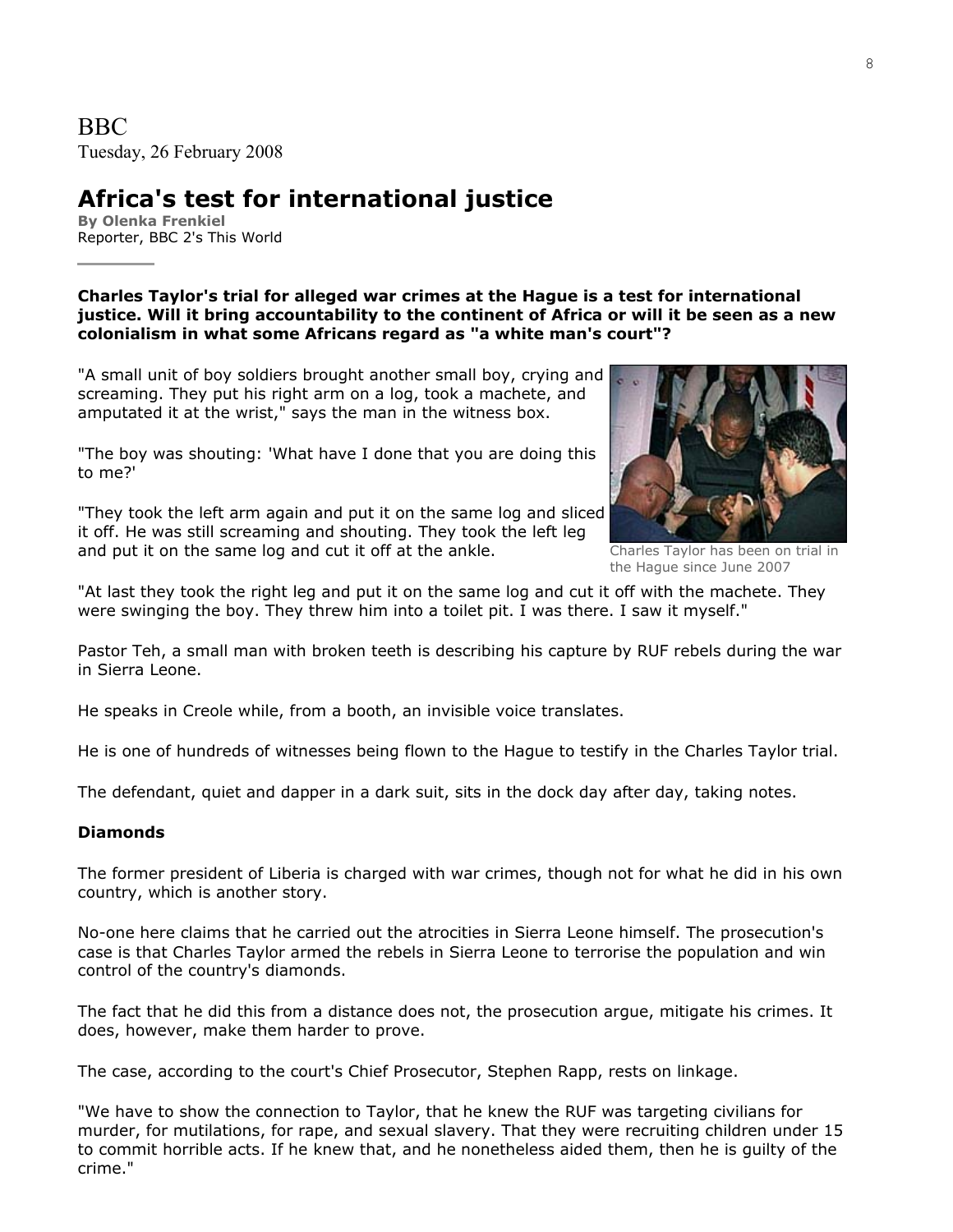#### **A lot to prove**

But Mr Taylor's lawyer, Courtenay Griffiths QC, says backing rebels in a foreign country is not a war crime.

"Or else George Bush and Tony Blair would also be on trial. My case is he should not be on trial at all. He is being tried for his foreign policy. There is nothing to distinguish between what he has done and what other leaders in the West have done historically.

"Why start with an African? Why has it got to be a black man? Why not start with the Americans who have been misbehaving in other people's countries for decades?"

Moral equivalence - invoking Iraq or colonialism or Cold War dirty tricks - may feel like a weak defence but it carries weight in a world where international justice still has a lot to prove.

If Mr Taylor goes down, the prosecution argues, it will be an important signal to Africa's leaders - not just a step towards the noble goals of "good governance" and "accountability" - but a genuine result for the injured civilians, the amputees, and their children, for potential future victims, those for whom the idea of international justice and "never again" was conceived.

But it is for Africa that there is most at stake in this trial and all those watching from the wings.

"If Taylor's convicted, there will be an expectation of justice. That leaders will be held to account," says Stephen Rapp.

But will it be transparent, fair, and just - not only in the eyes of the world but for the country from which he comes?

## **'Not justice'**

In Liberia, Charles Taylor still has supporters who see him as a pan-African hero maligned by the superpowers in a neo-colonialist masquerade of justice.

He won a presidential election by a landslide in 1997 and many believe he could do it again.

In 2003, he stood down and took refuge in Nigeria, only to be handed over in handcuffs to the special court of Sierra Leone who flew him far away from his peers and countrymen to be tried in what some Africans regard as a "white man's court".

In The Hague there was some interest on the first day of his trial. But since the press moved on there have been weeks of unreported "closed sessions" where unnamed witnesses have given testimony in camera without press or public, or transcripts for the outside world to view.



**66 It is not justice but politics**

Courtenay Griffiths, defence lawyer

Even his defence lawyer is forbidden from revealing the evidence which may convict his client for war crimes, evidence which may well send him to live out his days in a British jail.

"It is not justice," says Mr Griffiths. "But politics".

**If Taylor's convicted, there will be an expectation of justice, that leaders will be held to account**

Stephen Rapp, chief prosecutor

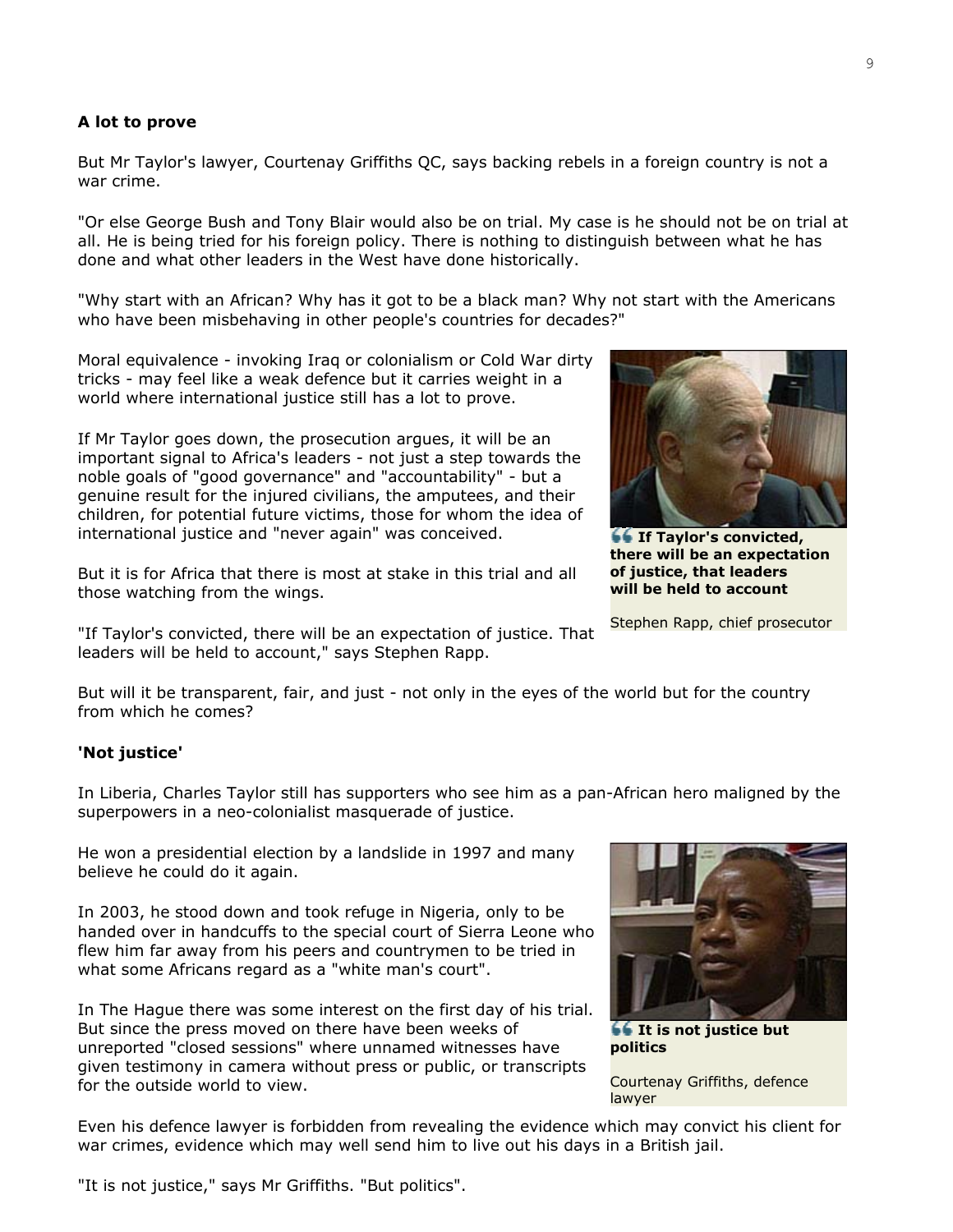"If he is convicted then I think it is a sad day for Africa.

"It is meant to set a precedent that in future the West will say to African leaders they don't like, such as Robert Mugabe, 'This is what is going to happen to you if you step out of line.'

"And if you don't do as you are told, as leader of a vassal third-world state like Liberia, we will arrest you, transport you to the Hague, and put you on trial in the ICC."

Mr Taylor may be a very bad man indeed, but Mr Griffiths is entitled to use any weakness he can find in the prosecution case. And when the good guys lose their moral authority it spoils it for everyone, except perhaps Mr Taylor.

International justice can only work if it is seen to be blind and fair, with each man equal under the law.

Would we accept the terms of this trial if it were Mr Rumsfeld, Mr Bush, or Mr Blair in the dock?

#### *This World: Diamonds and Justice will be broadcast on Tuesday 26 February 2008 at 1900 GMT on BBC Two.*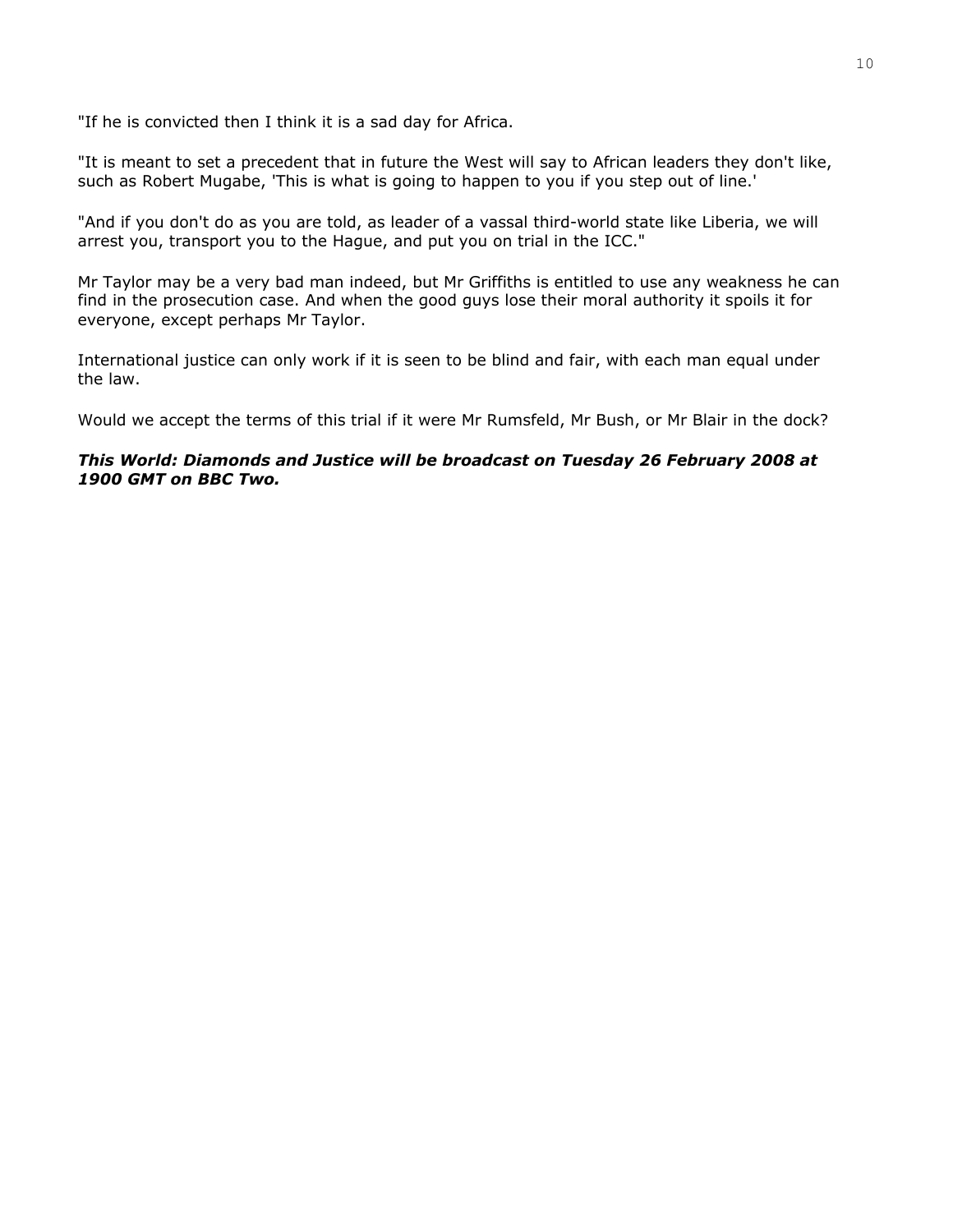# Legalbrief Today Tuesday, 26 February 2008

# **War Crimes Court upholds Sierra Leone sentences**

Published in: Legalbrief Today Date: Tue 26 February 2008 Category: Criminal Issue No: 2016

Sierra Leone's War Crimes Court has rejected an appeal by three former militia leaders against long jail sentences handed down last year for atrocities committed during the former British colony's civil war.

'The court finds no reason to interfere (with the sentences),' Presiding Judge George Gelaga King told the Special Court for Sierra Leone. According to a report on the News24 site, the UN-backed tribunal jailed Alex Brima and Santigie Kanu for 50 years each and Brima Kamara for 45 years for crimes committed during the diamond-fuelled 1991-2002 conflict. According to a Mail & Guardian Online report, Gelaga-King said the judging panel 'took into consideration the gravity of the crimes committed, as being the most heinous, brutal and atrocious crimes ever recorded in human history'. The three were convicted of 11 war-crimes charges, including terrorism, enslavement, rape and murder. Last year's ruling marked the first time an International court issued a conviction on the conscription of child soldiers, who in Sierra Leone were often drugged and forced into battle.

Full report on the News24 site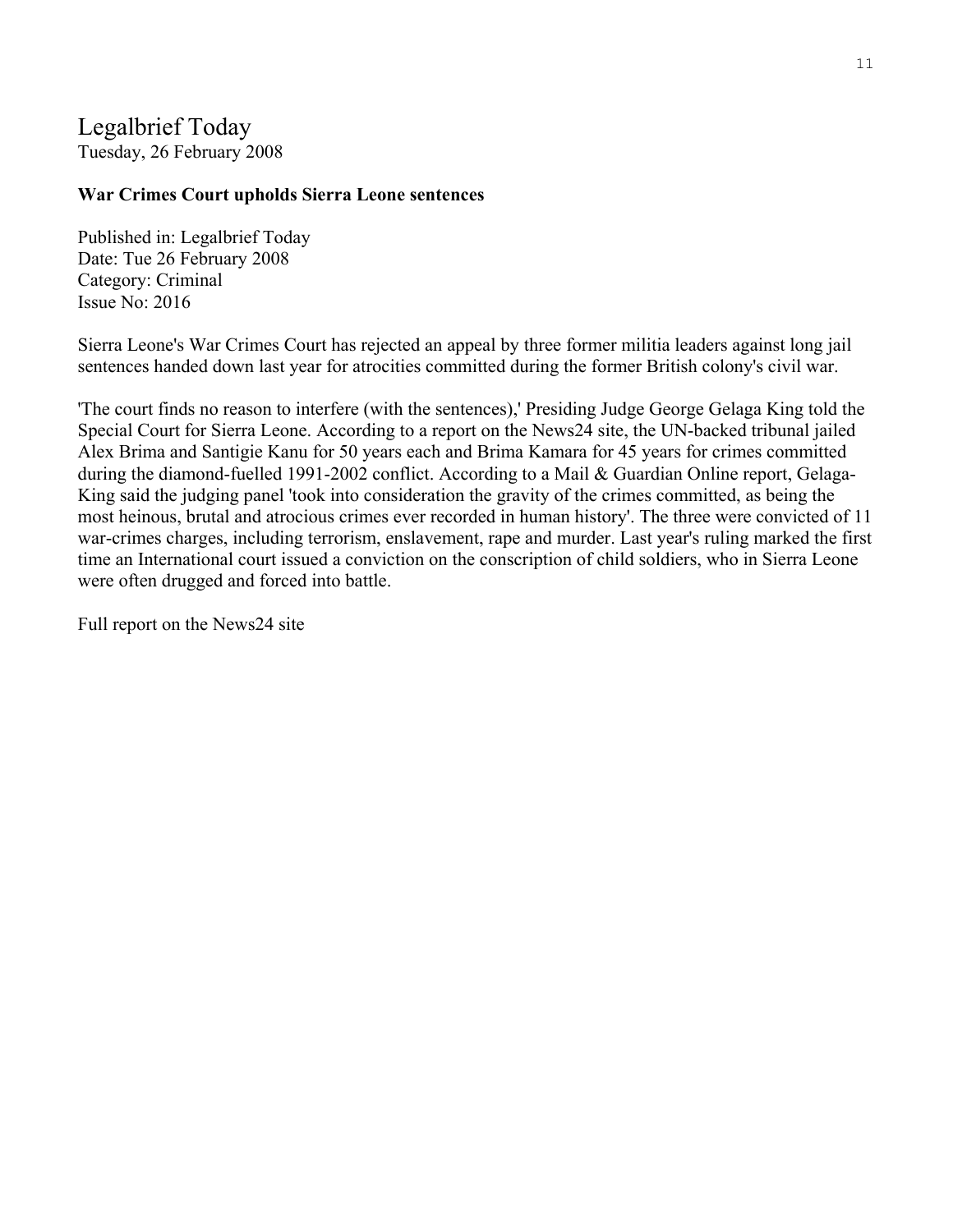

United Nations Mission in Liberia (UNMIL)

# **UNMIL Public Information Office Complete Media Summaries 26 February 2008**

*[The media summaries and press clips do not necessarily represent the views of UNMIL.]*

# **Newspaper Summary**

# **UNMIL Denies Contractors' Claims of Unfair Labour Practice**

(New Democrat, The News, The Star, The Analyst)

- The U.N. Mission in Liberia (UNMIL) has rejected claims by its Liberian contractors that it was engaged in unfair employment and discriminatory practices. Speaking to journalists Monday, UNMIL Spokesman Ben Malor said all individuals contractors (ICs) were recruited on a temporary basis to carry out functions which would normally be contracted to Liberian companies. Mr. Malor then confirmed reports that the services of the ICs would expire by the end of February.
- Dozens of Liberian contractors on Monday picketed before the mission's headquarters protesting unfair treatment and calling for salary increment. The News newspaper quoting a spokesman for the group, Henry Geetoe as saying that they were demanding their "just compensation" for the period ranging from 2003 to 2008.

## **Executive Mansion Apologizes for "Inconveniences" During Bush's Visit**

(The Analyst, National Chronicle, The Inquirer, Daily Observer, Heritage, New Democrat, The News, The Informer, The Independent, The Star)

- The media reports that the Executive Mansion in Monrovia has apologized for the "inconveniences" some citizens and officials, including lawmakers, may have experienced as a result of the stringent security measures put in place by the Secret Service to ensure the safety of the VIPs during last week's visit of U.S. President George W. Bush to Liberia.
- Addressing his weekly news briefing Monday, Presidential Press Secretary Cyrus Badio told reporters that the security measures were to ensure that the U.S. President's visit was free of problems.
- Meanwhile, The News, Plain Truth, The Independent and New Democrat newspapers reported that corruption has denied Liberia from getting any financial commitment from U.S. President George Bush. Presidential Press Secretary Cyrus Badio said Liberia was lagging behind in meeting benchmarks set by the U.S. to get such financial assistance. Mr. Badio named the benchmarks as accountability, good governance, transparency among other democratic practices.
- The Inquirer, quoting Badio said President George Bush has no problem with the existing ties between Liberia and the People's Republic of China; this is in an apparent reaction to claims that the U.S was requesting preferential treatment or services over other countries.

## **Fire Guts Diamond Certification Office in Monrovia**

(The Star, The Analyst, National Chronicle, The Inquirer, Daily Observer, Heritage, The News, The Informer, The Independent)

- Fire gutted the main building housing the Kimberley Diamond Certification Office at the main offices of the Ministry of Lands, Mines and Energy on Capitol Hill late Monday afternoon. Reports say the fire gutted the conference room, library and the offices hosting the Kimberly Certification Scheme offices.
- Deputy Minister for Lands, Mines and Energy for Operations, E.C.B. Jones told journalists that they still have to access the damage done by the fire but said the only things that could have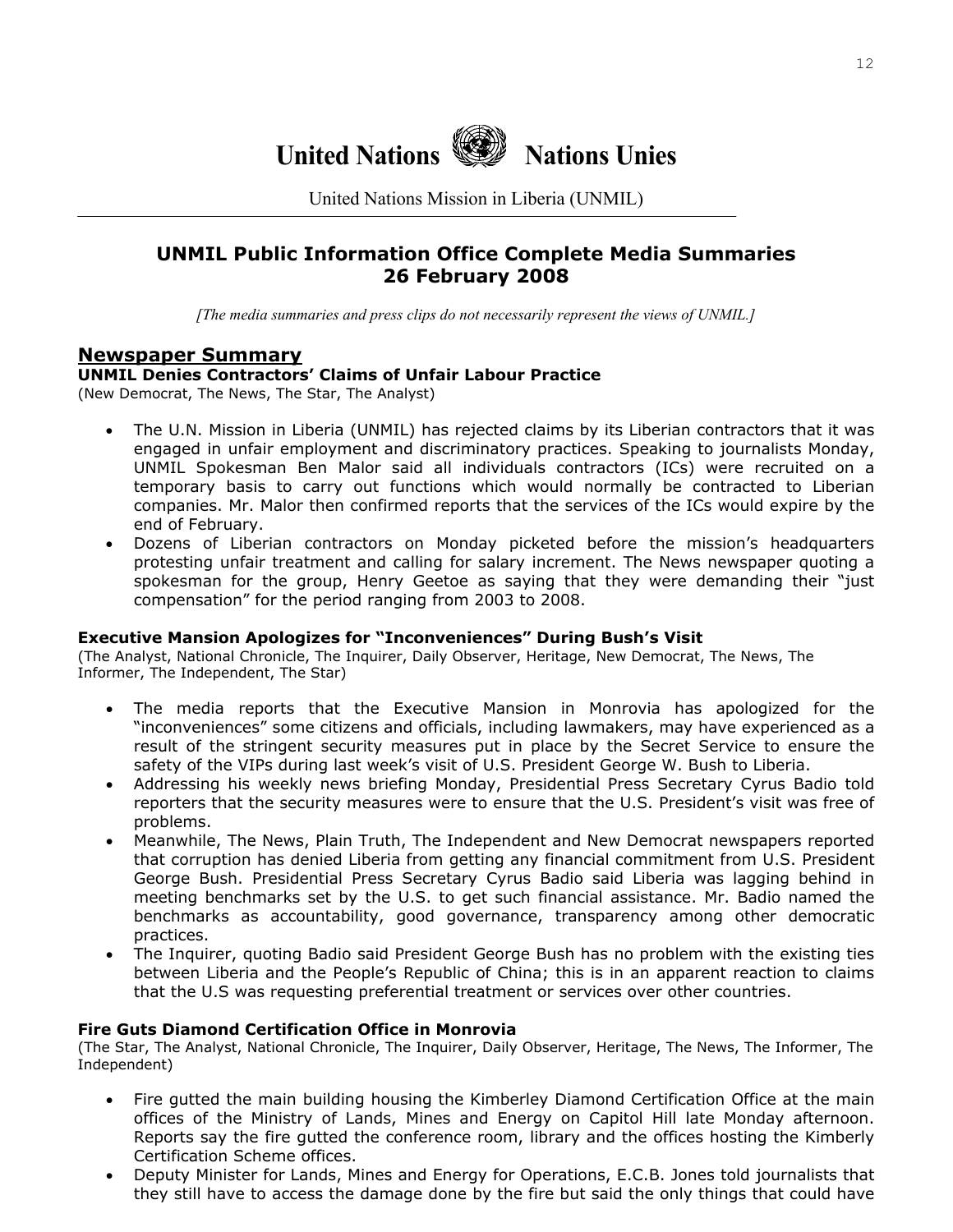been destroyed in the offices would have been computers, gemology equipment and office furnishings. Also likely to have been destroyed in the fire is a database application that includes both software and hardware for tracking diamond production and adherence to KPC requirement for acceptance into the KPC.

• Mr. Jones said the cause of the fire is still being determined and an investigation is expected to commence shortly into the cause of the fire. The United States Government constructed the Government Diamond Office and furnished it to help the Liberian Government become Kimberly compliant in order to have the diamond sanctions lifted last year.

#### **Grand Bassa Superintendent denies her inclusion on Private Payroll**

(The Analyst, The New Democrat, The Inquirer)

- The Superintendent of Grand Bassa County, Julia Duncan Cassell has described as incorrect reports of her inclusion on the payroll of the Liberia Agricultural Company (LAC). Reacting to a report in the Public Agenda newspaper entitled "Bassa Officials In LAC Pocket", the Bassa Superintendent said at no time had she receive a cent from LAC or is on its payroll as is being insinuated by the paper.
- In a press statement issued by Mrs. Duncan Cassell, she said the story also carried by FrontPage Africa; a Liberian online news organ is incorrect saying that the interest of the Bassa people was paramount and that her administration will never betray the trust and will do all it can to seek and protect their wellbeing. The New Democrat however reports that documents leaked by FrontPage Africa indicate the contrary. The document showed that local officials of Grand Bassa County each received on a monthly basis between one to two 2 bags of rice and US\$500 to LD\$2000 respectively.

## **PPCC and World Bank to Hold Procurement Forum**

(The Heritage, The Analyst, The Inquirer)

- The Public Procurement and Concessions Commission (PPCC), in collaboration with the World Bank, will this week hold a two-day Annual Procurement Forum in Monrovia to discuss progress made with the implementation of the PPC Reform Programme of Liberia and the way forward.
- The forum which begins tomorrow, Wednesday, February 27 will address several issues including procuring methods, threshold, bidding process, monitoring, and compliance among others. It will be held under the theme: Public Procurement and Concessions Reform In Liberia: Challenges and Prospects, the Forum is expected to bring together senior officials of government, heads of procuring entities, civil society actors, the United Nations among others.

## **Liberia's only Medical College to Get New Building - US\$48,000 Targeted**

(Heritage, Informer)

• A ground breaking ceremony for a new US\$48,000 classroom building took place on Monday at the A.M. Dogliotti College of Medicine in Sinkor. A University of Liberia press release said Mr. Ezzet Eid, President of City Builders and his family will fund the construction. Speaking at the programme, Dr. Conteh thanked the Eid family for the gesture and said the contribution will help to accommodate the freshman class of the medical school.

# **Radio Summary**

## **UNMIL Debunks Report of Unfair Labour Practice**

 *(Also reported on Star Radio, Truth F.M. and ELBC)* 

#### **Senate President Pro-Tempore 'Poised' To Be Suspended**

• Quoting a highly placed Legislative source , Radio Veritas reports that Senate President Pro-Tempore, Isaac Nyenabo might be suspended today for failing to account for the spending of some US\$70,000 for the purchase of two 12-seater buses for staff of the Senate.